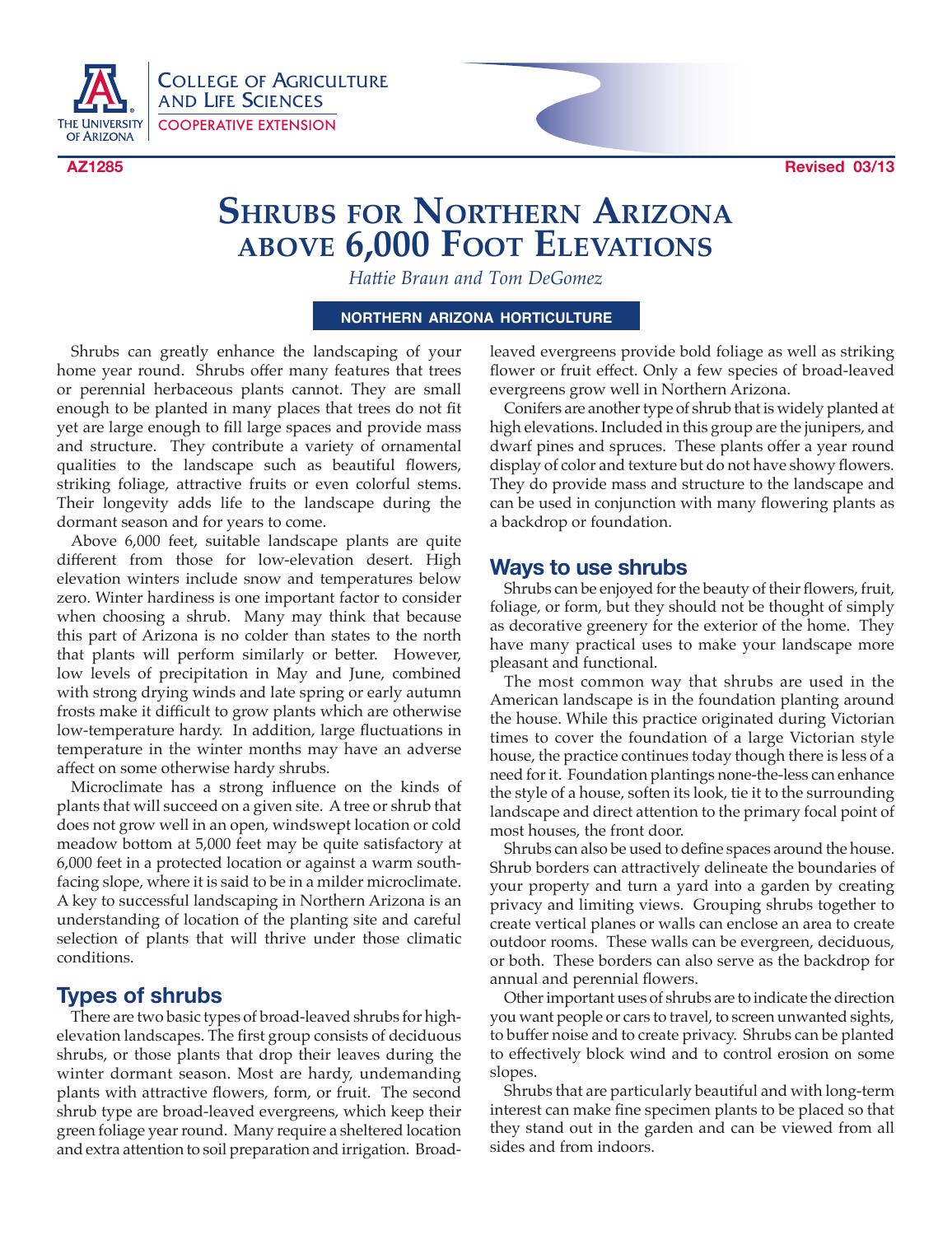Last, but not least, hardy shrubs can modify climate by trapping the warmth of the sun and deflecting strong drying winds and drifting snow. The microclimates that result extend the season for using and enjoying outdoor areas.

# **Selection of the right shrub**

Shrubs are often selected simply on the basis of the color or size of their flowers. However, your first concerns should be its cultural requirements and the mature size and shape of a plant. Also important are the foliage qualities and branching structure of the shrub for long-term appeal. Many flowers last less than a month.

The key to successful gardening is to understand the conditions that your property has to offer and then to invest in plants that are suited to your site. Light, soil, air, temperature, space, and precipitation are all factors that can vary the climate around your home and should be considered when making your selections. Changing light conditions around your home is limited to adding trees for shade or removing trees for more sun. Soils can be amended with organic matter to provide better growing conditions. Organic matter can loosen a clay soil and increase the ability to hold moisture for a sandy soil. The amount of moisture available is one of the few conditions that you can easily modify but this can be expensive for larger plantings.

Many gardeners find that their property has many different microclimates and can therefore expand the range of plants that can be grown. Plants that are on the borderline of hardiness may fail if planted out in the open but could thrive in a sheltered location. A southern exposure may be too harsh for some plants but the additional warmth may be a bonus for others.

Large shrubs often look best with a tall house while smaller shrubs compliment smaller structures. Remember that shrubs will mature and that the small attractive shrub that you selected at the nursery may eventually outgrow its space. A good rule of thumb is to choose plants grown near doorways that obtain a mature height of about onethird the height of the eave. The mature height of corner plants can reach two-thirds the height of the eave.

Allow enough space for your shrubs to grow in both height and width. Proper spacing will spare endless pruning or the expense of ripping out overgrown plants and replacing them after several years growth. Consider using a dwarf cultivar of a desired shrub if your space is limited.

Once you have mastered the growing conditions and size requirements of your site, now comes the pleasure of selecting plants for the effect you want. Ask yourself what do you want the shrub to do in the landscape? Do you want to create privacy or block wind? Are you most concerned with blending your house to the landscape? Do you want to grow shrubs with fruit that will attract birds? Are you interested in a seasonal garden that allows flowers to create a display for short periods of time? Give consideration to foliage quality, seasonal changes, fruiting habit, branching pattern and other unique features that each plant has to offer.

The following table lists some of the most useful shrubs for Northern Arizona above 6,000 feet in elevation as well as their landscape uses and cultural requirements.

# **Elk and deer resistant plants**

Elk and deer can damage plants many different ways. They eat them, pull newly planted ones up by the roots, and rub their antlers on them. Some plants listed in this publication are less attractive to these animals; however, during extreme drought conditions even some of the most resistant plants can be fed upon.

#### **Reference**

Schalau, J. 2010. Deer and Rabbit Resistant Plants. U of A. Cals Bulletin az1237.

Fletcher, R.A. 1983. Sampling in Allotment Analysis. FSM2209.21 R-3. Range Notes - No 2. USDA Forest Service, Albuquerque, N.M.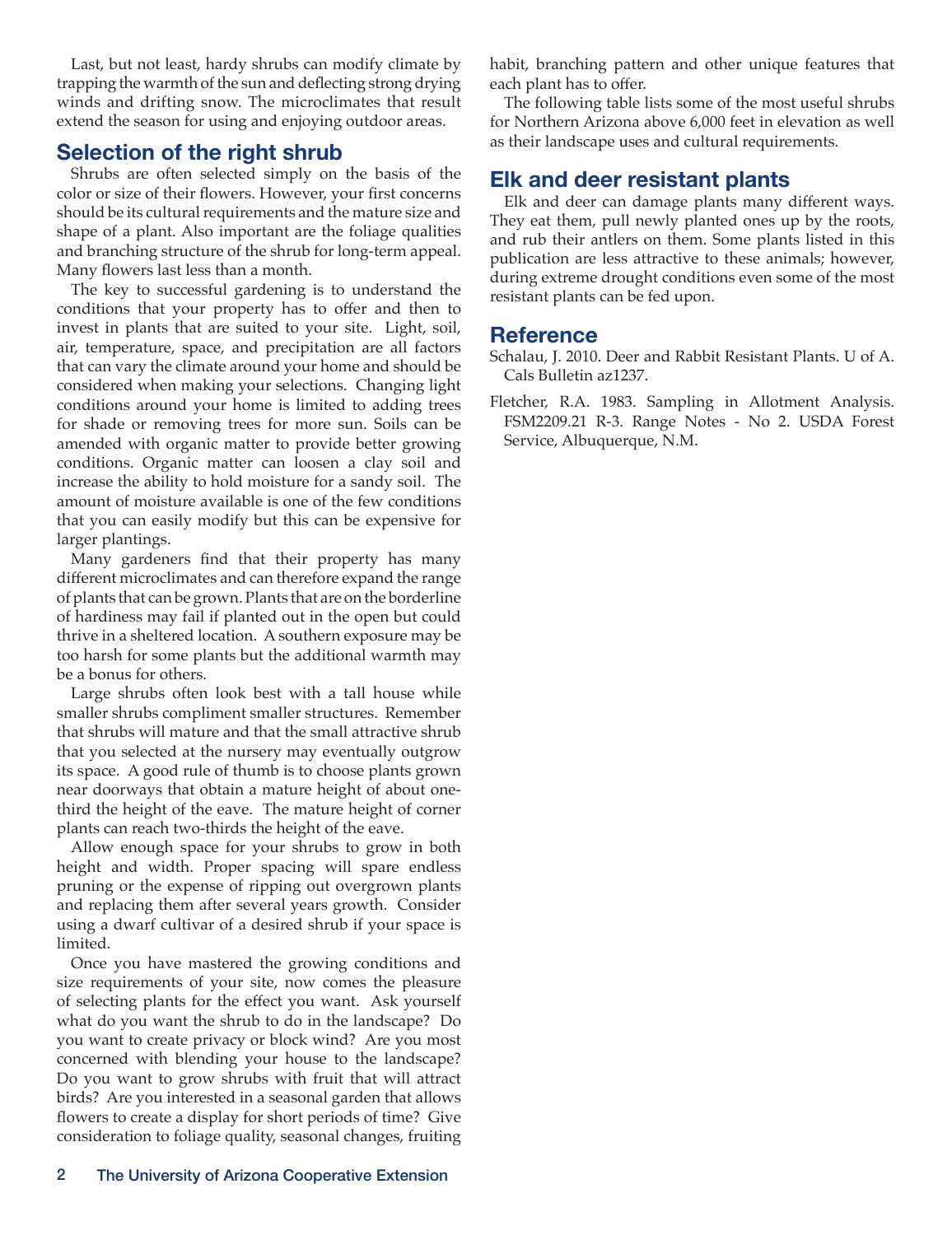### Table 1. Shrubs for Northern Arizona.

| <b>NAME</b>                                                                    | <b>HEIGHT/WIDTH</b>                                 | <b>DESCRIPTION</b>                                                                                                                                                                                                                                                                                                                              |
|--------------------------------------------------------------------------------|-----------------------------------------------------|-------------------------------------------------------------------------------------------------------------------------------------------------------------------------------------------------------------------------------------------------------------------------------------------------------------------------------------------------|
| Serviceberry, Saskatoon<br>Amelanchier alnifolia                               | 8 to 10' or larger; 6 to 10' wide.                  | Large-vase shaped deciduous shrub or small tree.<br>Spreads by rhizomes. White flowers in spring. Birds like<br>fruit. Yellow to orange fall color. Drought tolerant. Sun to<br>part-shade. Native to western US. Eaten by elk and deer.                                                                                                        |
| Red Chokeberry<br>Aronia arbutifolia                                           | Grows up to 10'; 3 to 6' wide.                      | Deciduous shrub. Tolerant of cold, heat, wind, and damp<br>soil. Part sun to light shade. Can handle dry soil but<br>prefers moist soil. White flowers in spring followed by red<br>berries and red leaves in fall. Native to eastern US. A.<br>melanocarpa has black fruit.                                                                    |
| Japanese Barberry<br>Berberis thunbergii                                       | 3 to 6' tall and as wide.                           | Very hardy. Stems armed with needle-like spines making<br>this an effective hedge plant. Many named cultivars with<br>leaf color ranging from green to purple to bronzed red.<br>Likes moisture but tolerant of dry, poor soils. Full sun to<br>part-shade. Elk and deer resistant.                                                             |
| Butterfly Bush, Summer Lilac<br>Buddleia davidii                               | 3 to 8' tall in one season and as<br>wide.          | Fast growing deciduous shrub known for its lilac-shaped<br>clusters of flowers. Slow to start growing in the spring.<br>Flowers late summer. Drought tolerant once established.<br>Full sun. Many named cultivars ranging in flower color<br>from white to pink to red to purple. Can die back during<br>harsh winters. Elk and deer resistant. |
| Siberian Pea Shrub<br>Caragana arborescens                                     | 8' or more tall; width is less.                     | Fast growing upright deciduous shrub that makes a<br>good screen or windbreak. Can be variable in size and<br>shape. Yellow flowers in spring. Very hardy and very<br>drought tolerant. Full sun. Elk and deer resistant.                                                                                                                       |
| Bluemist Spirea, Bluebeard<br>Caryopteris clandonensis                         | Grows to 3' and as wide.                            | Blue flowers in the late summer. Prune to 6" from the<br>ground each spring. In extremely cold regions, plants<br>may die back completely but will reappear in spring.<br>Moderate water but can handle drought. Full sun to<br>part-shade. Attractive to bees.                                                                                 |
| Mountain Mahogany<br>Cercocarpus montanus                                      | Usually 4 to 6' tall and as wide;<br>can be taller. | Slow to moderate growing deciduous shrub. Showy<br>seed heads in fall. Very drought tolerant and very hardy.<br>Full to part-sun. Native to western US. Eaten by elk and<br>deer.                                                                                                                                                               |
| Fernbush<br>Chamaebatiaria millefolium                                         | 6' tall with equal spread.                          | Semi-evergreen or deciduous shrub. Large showy<br>clusters of white flowers in summer. Slow to moderate<br>growth but extra water helps it grow faster. Full sun to<br>light shade and extremely drought tolerant. Native to<br>Arizona. Elk and deer resistant.                                                                                |
| Gray Rabbitbrush<br>Chrysothamnus nauseosus                                    | 2 to 5' tall; similar width.                        | Fast growing, partly evergreen shrub with plumes of<br>yellow flowers in late summer and early fall on woolly<br>white stems. Green and blue forms are available. Plant<br>in mass or to contrast evergreens. Full sun to light<br>shade. Extremely drought tolerant. Native to the<br>western US. Elk and deer resistant.                      |
| Siberian Dogwood<br>Cornus alba                                                | 8' tall and 4 to 8' wide.                           | Deciduous shrub with bright red twigs and small white<br>flowers in spring. Some cultivars have yellow or black<br>twigs. New shoots have the brightest color. Full sun to<br>partial shade. Moderate water. Eaten by elk and deer.                                                                                                             |
| Red-Twig Dogwood, Red-Osier<br>Dogwood<br>Cornus stolonifera (syn. C. sericea) | From 3 to 8' tall and 4 to 8'<br>wide.              | Deciduous multi-stemmed shrub. Bright red branches<br>in winter with small white flowers throughout the summer.<br>Brilliant fall color. Most rampant of the red stemmed<br>dogwoods. Full sun to part shade. Moderate water.<br>Native to western North America. Eaten by elk and deer.                                                        |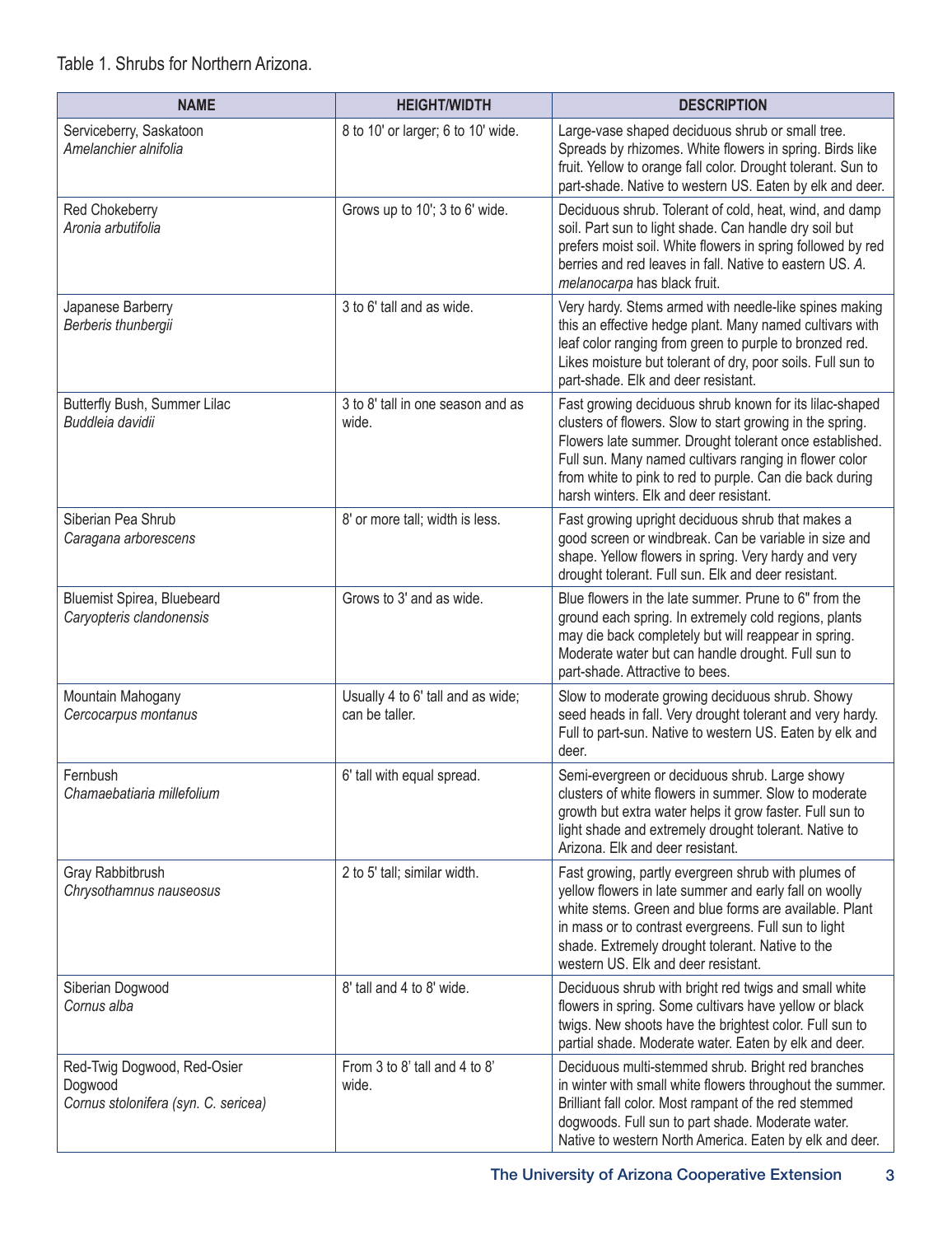| <b>NAME</b>                                      | <b>HEIGHT/WIDTH</b>                                            | <b>DESCRIPTION</b>                                                                                                                                                                                                                                                                                                                                                               |
|--------------------------------------------------|----------------------------------------------------------------|----------------------------------------------------------------------------------------------------------------------------------------------------------------------------------------------------------------------------------------------------------------------------------------------------------------------------------------------------------------------------------|
| Peking Cotoneaster<br>Cotoneaster acutifolia     | 6 to 10' tall and as wide.                                     | Upright, spreading deciduous shrub with glossy green<br>foliage when mature. Useful as a hedge or screen. Black<br>fruit. Orange red foliage in the fall. Full sun to part shade.<br>Low water. Elk and deer resistant.                                                                                                                                                          |
| Cranberry Cotoneaster<br>Cotoneaster apiculatus  | Grows to 4' tall and as wide.                                  | Easy, vigorous deciduous shrub. Large showy red berries<br>persist in winter. Abundant small spring flowers. Full sun<br>to part-shade. Low water. Elk and deer resistant.                                                                                                                                                                                                       |
| Cliffrose<br>Cowania mexicana                    | 4 to 10' tall and as wide.                                     | Slow growing semi-evergreen shrub. Yellow to white<br>summer flowers go to seed forming feathery plumes. Full<br>sun to light shade. Very drought tolerant. Native to high<br>elevation dry slopes and mesas of the western US. Eaten<br>by elk and deer.                                                                                                                        |
| Winged Euonymus, Burning Bush<br>Euonymus alatus | 7 to 10' tall; 10' wide.                                       | Deciduous shrub with slow to moderate growth. Dark<br>green leaves turn rose red in fall. Looks good against<br>evergreens. Dwarf cultivars are available. Full sun.<br>Handles a wide range of moisture conditions including<br>some drought.                                                                                                                                   |
| Apache Plume<br>Fallugia paradoxa                | Grows to 6' tall; 4 to 5' wide.                                | Drought tolerant evergreen shrub. Large white<br>flowers that emanate from a feathery plume. Native to<br>southwestern U.S. Eaten by elk and deer.                                                                                                                                                                                                                               |
| Forsythia<br>Forsythia X intermedia              | 10' or more in height; 8' wide.                                | Fast growing deciduous shrub. Known for its yellow burst<br>of spring flowers. Many cultivars with a range of height,<br>spread, habit and flowers. Needs pruning to contain<br>growth. Full sun and regular water.                                                                                                                                                              |
| Rose-of-Sharon<br>Hibiscus syriacus              | 12' tall; 6 to 8' wide.                                        | Fast growing deciduous shrub that resembles a bush full<br>of hollyhock flowers in late summer. Can prune to two<br>or three buds per branch in spring for larger blossoms.<br>Needs winter protection for the first few years. Full sun<br>and regular water but can handle drought.                                                                                            |
| Rock Spirea<br>Holodiscus dumosus                | Grows 3 to 6' tall and as wide.                                | Fast growing deciduous shrub. Large white flower<br>clusters in summer. Orange fall coloration. Likes rocky<br>dry soil. Full sun to partial shade. Very drought tolerant.<br>Native to western U.S.                                                                                                                                                                             |
| Chinese Juniper<br>Juniperus chinensis           | 10' tall and 12' wide but size<br>depends greatly on cultivar. | Many horticultural varieties have been developed from<br>this coniferous evergreen species. Shrub types range<br>from prostrate to those that are very tall. Foliage color<br>ranges from blue green to gray green some with yellow<br>leaf edges. Tolerant of all adverse conditions except<br>waterlogged soils. Full sun but some cultivars handle<br>light shade. Low water. |
| <b>Blue Star Juniper</b><br>Juniperis squamata   | 2 to 3' tall; 2 to 4' wide.                                    | Low-growing, dense shrub with grey-blue foliage. Good<br>juniper for perennial borders because of its small size.<br>Likes sun but takes light shade. Low to moderate water.                                                                                                                                                                                                     |
| Privet<br>Ligustrum vulgare                      | 15' tall if left unsheared; 10 to 12'<br>wide.                 | Fast growing deciduous shrub that can be clipped into<br>formal shapes. Small white flowers clusters in summer.<br>Golden leafed cultivars develop best in full sun. Full<br>sun to partial shade and moderate water.                                                                                                                                                            |
| Twinberry<br>Lonicera involucrata                | 4 to 6' tall; 10' wide.                                        | Deciduous vase-shaped shrub. Fruit ripens to glossy<br>black. Flower bracts turn red. Sun to part-shade and<br>moderate water. Native to moist mountain areas of the<br>western US. Elk and deer resistant.                                                                                                                                                                      |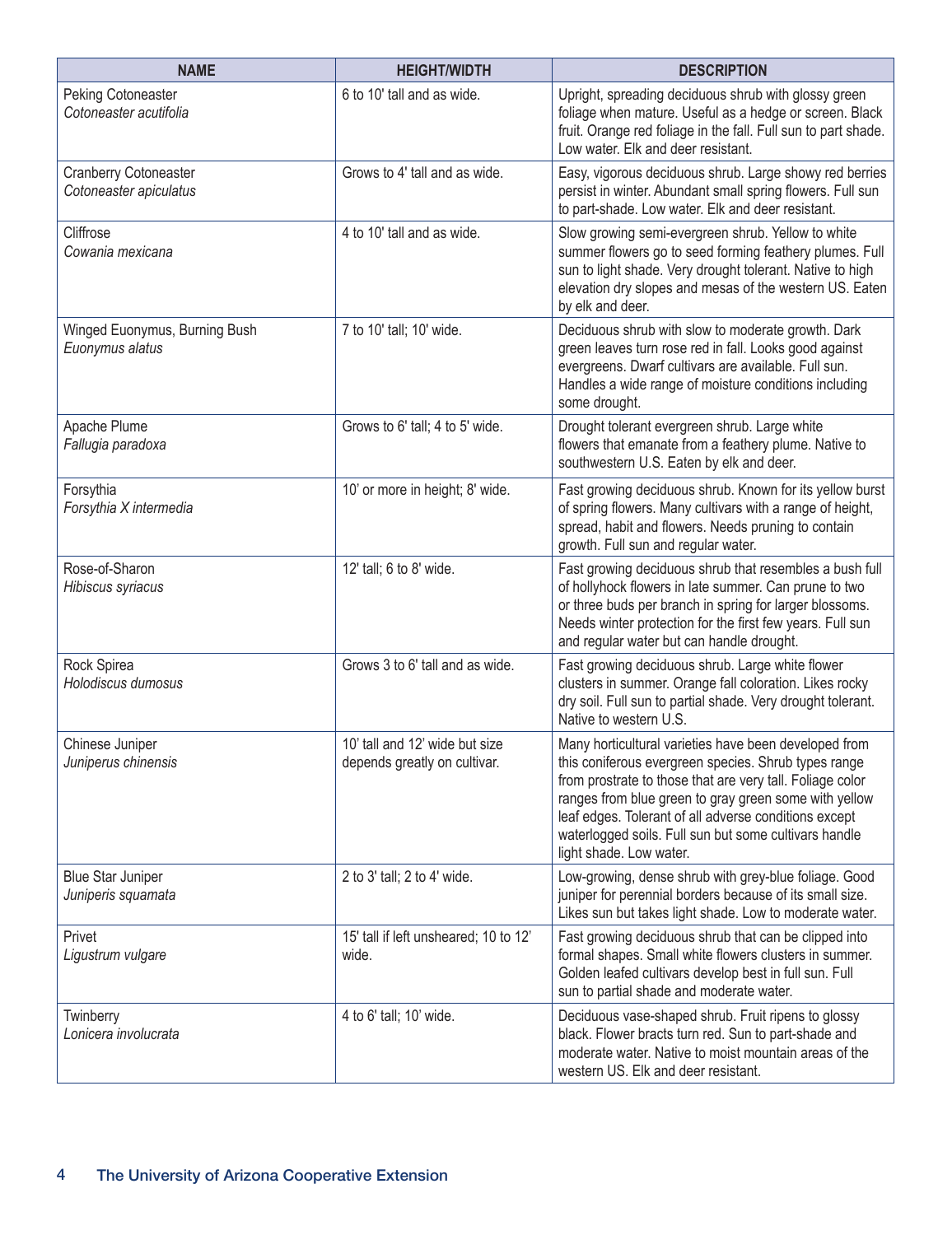| <b>NAME</b>                                                 | <b>HEIGHT/WIDTH</b>             | <b>DESCRIPTION</b>                                                                                                                                                                                                                                                                  |
|-------------------------------------------------------------|---------------------------------|-------------------------------------------------------------------------------------------------------------------------------------------------------------------------------------------------------------------------------------------------------------------------------------|
| Tatarian Honeysuckle<br>Lonicera tatarica                   | 8 to 10' tall; 6 to 8' wide.    | Vigorous and hardy deciduous shrub with showy white to<br>pink flowers in late spring. Birds love the red late summer<br>berries. Undemanding and disease resistant. Full to part-<br>sun. Moderate water but can handle some drought. Can<br>be invasive. Elk and deer reesistant. |
| Oregon Grape Holly<br>Mahonia aquifolium                    | 3 to 6' tall and as wide.       | Easy to grow evergreen shrub with handsome, durable<br>foliage. New growth is light bronze turning green. Yellow<br>flowers in spring. Full to part-sun. Moderate water<br>but can take some drought. Can get winter burned in<br>exposed sites. Elk and deer resistant.            |
| Mountain Lover<br>Paxistima myrsinites                      | 2 to 3' tall; 3' wide.          | Small rounded shrub with shiny, evergreen leaves. Good<br>shrub for edging or ground cover. Partial sun, moderate<br>water and a well-drained soil. Native to mountains in<br>western US.                                                                                           |
| Dwarf Alberta Spruce<br>Picea glauca 'Conica'               | 3 to 8' tall and as wide.       | Slow growing. Compact pyramidal tree. Shelter from<br>drying winds. Great miniature Christmas tree or<br>landscape accent. Likes sun, a cool location and plenty<br>of water. Susceptible to spider mites.                                                                          |
| Mugo Pine<br>Pinus mugo                                     | 4 to 8' tall and as wide.       | Very hardy shrubby, symmetrical evergreen. Slow<br>growing. Many dwarf cultivars are available. Full sun to<br>part-shade. Moderate water but can handle drought.                                                                                                                   |
| Shrubby Cinquefoil<br>Potentilla fruticosa                  | 2 to 4' tall and as wide.       | Deciduous shrub with a wildflower-like charm. Yellow,<br>white or orange-red flowers spring through summer. Full<br>sun to part-shade. Can handle drought but flowers best<br>with moderate water. Native to the northern hemisphere.<br>Elk and deer resistant.                    |
| Western Sand Cherry<br>Prunus besseyi                       | Grows 4 to 6' and as wide.      | Spreading deciduous shrub that can take heat, wind, and<br>extreme cold. White flowers in spring followed by black<br>fruit that are enjoyed by birds and people. Full sun to part<br>shade. Grows best in moist soil but can handle drought.<br>Eaten by elk and deer.             |
| Dwarf red-leaf plum<br>Prunus X cistena                     | 6 to 10' tall; 6' wide.         | Multi-branched shrub with purple leaves. White to pink<br>flowers in early spring. Can be trained as a small tree.<br>Full sun. Low to moderate water. Eaten by elk and deer.                                                                                                       |
| Chokecherry<br>Prunus virginiana                            | 15 to 25' tall; 10 to 15' wide. | Large shrub or small tree with white flowers in spring<br>followed by tart red to black fruit are loved by birds. Will<br>sucker freely. Excellent for hedgerows. Red fall foliage.<br>Full sun and moderate water. Native to North America.<br>Eaten by elk and deer.              |
| Pyracantha, Firethorn<br>Pyracantha spp.                    | 8 to 12' tall and as wide.      | Evergreen shrub that is usually thorny depending on<br>species and cultivar. Can be used as screens, rough<br>hedges, and can be trained as espaliers. White flowers<br>followed by yellow, orange, or red fruit. Full sun, low<br>water, and undemanding. Elk and deer resistant.  |
| Smooth Sumac<br>Rhus glabra                                 | 8 to 20' tall and as wide.      | Deciduous shrub or small tree with brilliant scarlet fall<br>coloration. Looks good among evergreens. Very hardy<br>and thrives in poor soil. Drought tolerant. Full sun. Native<br>to North America.                                                                               |
| Three-leaf Sumac, Squawbush,<br>Skunkbush<br>Rhus trilobata | 3 to 6' tall; 3 to 6' wide.     | Clumping habit makes this deciduous shrub a natural<br>hedge. Unpleasant odor when leaves are crushed. Yellow<br>to red fall color. Full sun to partial shade. Extremely<br>drought tolerant. Native to western US. Eaten by elk and<br>deer.                                       |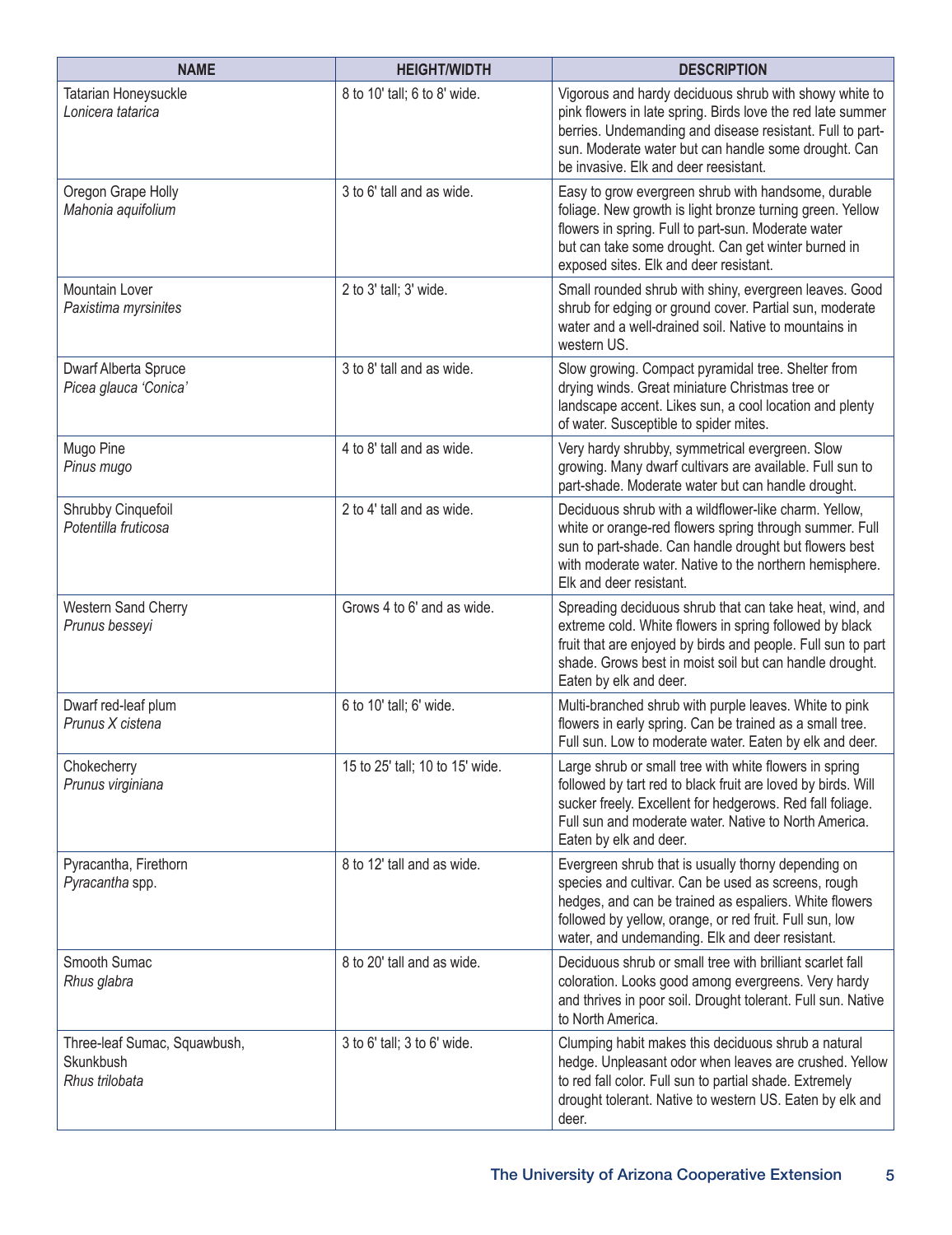| <b>NAME</b>                                      | <b>HEIGHT/WIDTH</b>                                          | <b>DESCRIPTION</b>                                                                                                                                                                                                                                                                                                                          |
|--------------------------------------------------|--------------------------------------------------------------|---------------------------------------------------------------------------------------------------------------------------------------------------------------------------------------------------------------------------------------------------------------------------------------------------------------------------------------------|
| Golden Currant<br>Ribes aureum                   | 3 to 6' tall and as wide.                                    | Deciduous shrub with yellow spring flowers that turn<br>to edible summer berries that are red to black. Red fall<br>color. Full sun to partshade. Moderate summer water but<br>can handle drought. Native to inland regions of the west.<br>Elk and deer resistant.                                                                         |
| <b>Wax Currant</b><br>Ribes cereum               | Grows to 3 to 6' and as wide.                                | Fragrant white flowers in early summer followed by red<br>berries. Yellow fall color. Full sun. Drought tolerant.<br>Native to western US. Elk and deer resistant.                                                                                                                                                                          |
| New Mexican Locust<br>Robinia neomexicana        | 6 to 12' and as wide; can be taller.                         | Deciduous shrub or small tree. Compound leaves.<br>Beautiful pink or sometimes white large pea-like clusters<br>of flowers. One of the showiest native shrubs when in<br>bloom. Shape is generally single stemmed but will sucker<br>additional stems over time. Elk and deer resistant.                                                    |
| Shrub Rose<br>Rosa rugosa                        | 3 to 6' tall and as wide.                                    | Very hardy, vigorous rose. Blooms in late spring in a<br>range of color depending on cultivar. Showy red-orange<br>to orange fall color. Bright red tomato-shaped fruit. Full<br>sun to light shade. Tolerant of dry, sandy soils. Eaten by<br>elk and deer.                                                                                |
| Woods Rose<br>Rosa woodsii                       | 3 to 6' tall; 3 to 6' wide.                                  | Deciduous shrub with sparse branching pattern but<br>suckers to form clumps. Single pink to white blossoms<br>in spring and summer. Rose hips persist throughout the<br>winter. Orange-red fall color. Full sun. Low water. Native<br>to western and central North America. Eaten by elk and<br>deer.                                       |
| <b>Blue Elderberry</b><br>Sambucus caerulea      | 4 to 10' tall and as wide; can be<br>taller.                 | Deciduous shrub with white flower clusters spring to<br>summer. Edible blue-black fruit for birds and humans.<br>Full sun to partial shade. Regular water. Native from<br>California north to Canada and east to the Rockies.                                                                                                               |
| Japanese Spirea<br>Spirea japonica               | 4 to 5' tall; 4 to 5' wide.                                  | Easy to grow deciduous shrub with clusters of pink<br>flowers in early summer. Full sun. Moderate water but<br>tolerates drought.                                                                                                                                                                                                           |
| <b>Bridal Wreath Spirea</b><br>Spirea prunifolia | 6 to 8' tall; 6 to 8' wide.                                  | Spring blooming deciduous shrub with double, pure white<br>flowers on arching branches. Full sun. Moderate water<br>but handles drought.                                                                                                                                                                                                    |
| Common Snowberry<br>Symphoricarpos albus         | 3 to 6' tall and 5' wide.                                    | Deciduous shrub with small pink flowers in summer<br>followed by white fruit. Fruit production best in sun. Noted<br>for tolerance of drought, poor soil, and shade. Native to<br>North America. Eaten by elk and deer.                                                                                                                     |
| Lilac<br>Syringa vulgaris                        | 8 to 15' tall and as wide; unpruned<br>plants can be larger. | Long-lived, adaptable deciduous shrub with beautiful<br>fragrant flowers in spring. Flowers susceptible to late<br>spring frosts. Annual pruning enhances performance.<br>Often takes 2-3 years to become established. Full sun<br>and regular water but can tolerate drought once<br>established. Elk and deer resistant.                  |
| Fragrant Viburnum<br>Viburnum x burkwoodii       | 6 to 10' tall; 4 to 7' wide.                                 | Deciduous but sometimes evergreen shrub with glossy<br>green foliage. Can be sometimes straggly in form.<br>Densely packed clusters of sweet scented, rose-tinted<br>flowers appear in early spring before leaves unfold.<br>Leaves turn reddish in winter foliage. Full sun to partial<br>shade and regular water. Elk and deer resistant. |